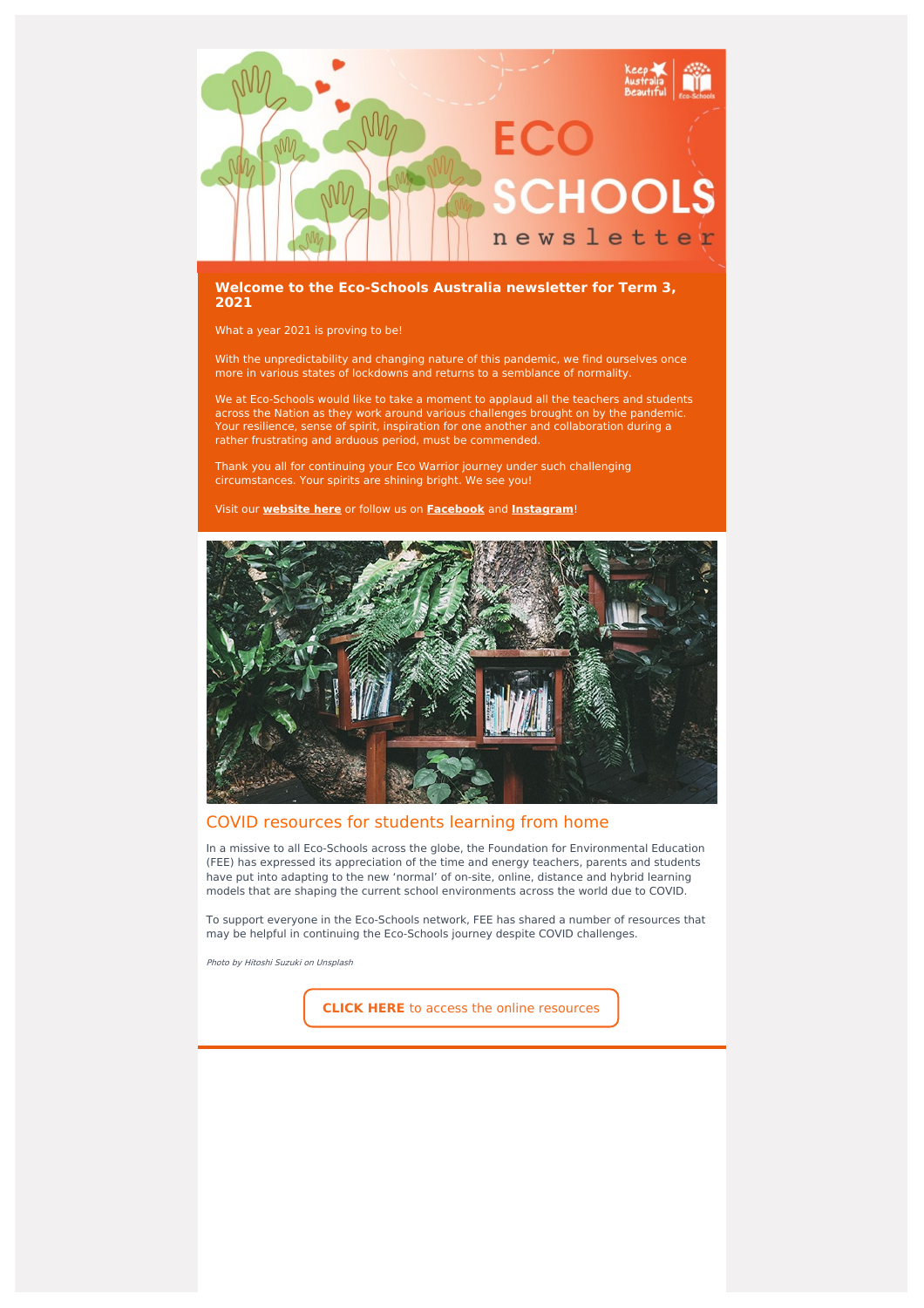

# Mini Litter Less Campaign International Competition: 10 days - 7 Actions

#### **Commencing on 18 October and ending on 28 October**

The mini Litter Less campaign (#litterlesscampaign) is a 10-day campaign in which students complete seven actions that promote sustainable behaviour change related to litter and waste.

The actions are easy to fulfil, short and adaptable to any context (e.g. as a lesson in school or activity in a youth group meeting).

The winners of the competition will receive a prize and a certificate from FEE (Foundation for Environmental Education).

For more [information,](https://www.eco-schools.org.au/new-mini-litter-less-campaign-international-competition) **CLICK HERE**

# **SUSTAINABLE GOALS**



## NEW LESSON PLANS: Positive Actions for the Sustainable Development Goals

In 2019 and 2020, the Foundation for Environmental Education (FEE) invited teachers to develop and submit lesson plans that promote an action-oriented pedagogy about specific Sustainable Development Goals (SDGs).

Based on this, four new lesson plans have been published:

- 'A bee is not just a [bee'](https://fee-international.us5.list-manage.com/track/click?u=ed6033a1253d44bd01f161995&id=04fc492aeb&e=77bfa5a5f2) SDGs 3, 4 and 15
- ['Sustainable](https://fee-international.us5.list-manage.com/track/click?u=ed6033a1253d44bd01f161995&id=ae638a13c1&e=77bfa5a5f2) Cities' SDGs 4 and 11
- 'Plastic [pollution](https://fee-international.us5.list-manage.com/track/click?u=ed6033a1253d44bd01f161995&id=70e752bae8&e=77bfa5a5f2) in rivers' SDGs 12 and 14
- 'Let's save [water'](https://fee-international.us5.list-manage.com/track/click?u=ed6033a1253d44bd01f161995&id=bab87cc539&e=77bfa5a5f2) SDGs 3, 4, 6 and 12

**CLICK HERE** to find all [available](https://fee-international.us5.list-manage.com/track/click?u=ed6033a1253d44bd01f161995&id=9b680784eb&e=77bfa5a5f2) lesson plans for teachers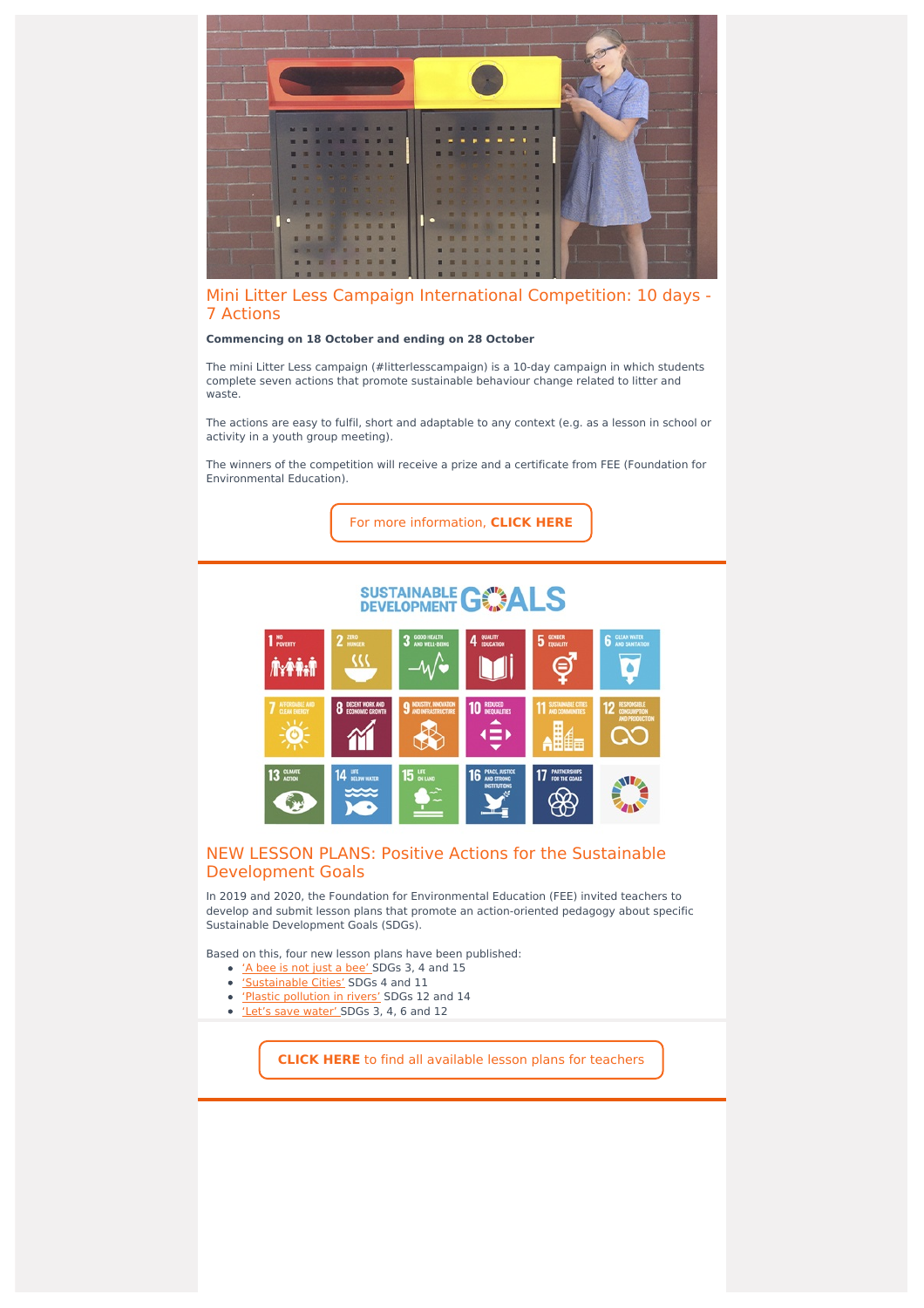

# Earn \$100 by simply answering our survey!

Eco-Schools Australia is looking for eight control schools to participate in a short survey.

You do not need to be a member of the Eco-Schools family to take part. We are seeking eight schools that HAVE NOT undertaken a litter reduction project or addressed litter reduction recently.

The best part? Each participating school will receive \$100 as a thank you for taking part.

Interested? Then contact [marina\[at\]kab.org.au](mailto:marina@kab.org.au) for more information.

Photo by Isaac Taylor from Pexels

# **CASE STUDIES**

# Nakara Primary School (NT) takes on the challenge to become cleaner and greener

Nakara Primary School has chosen to follow the Eco-Schools 'whole-school' approach to encourage both students and teachers to get involved with ideas of producing fruit and vegetables locally, reducing waste, and improving recycling.

Eco-Coordinators Tracey Bradley and Michaela-Mercy McNair engaged the students with an "Eco Warriors project", where children between ages 7 to 11 use practical skills to learn about energy and climate, waste and healthy lifestyles.

The school initially held a working bee, where 20 parents and 20 students came to build the foundations of this fantastic project. From when the project began, Nakara Primary School noticed a significant reduction in waste and an increase in both recycling and the use of reusable containers among students.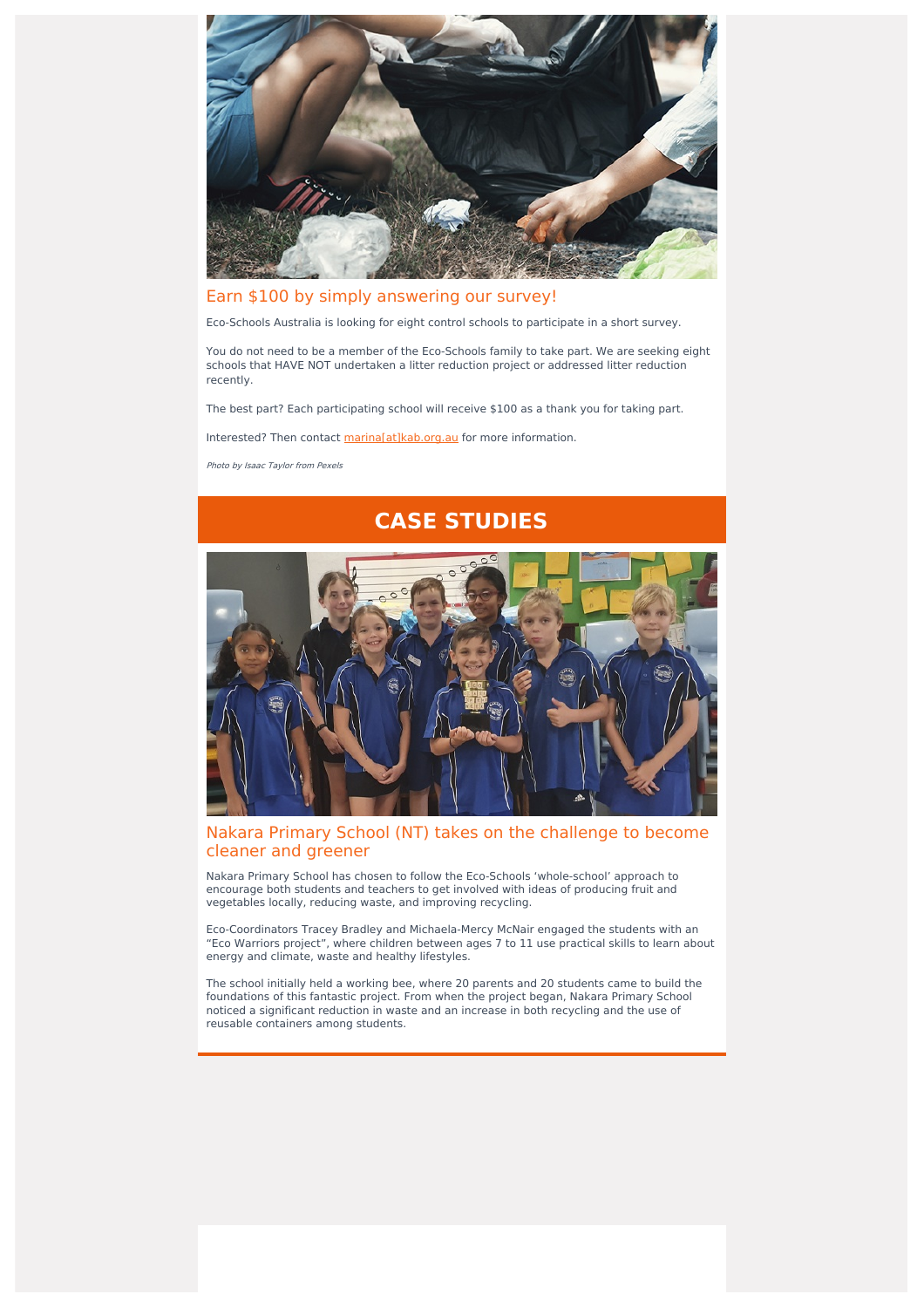

# Bullsbrook College Students are Litter Legends!

Our friends at Bullsbrook College in Western Australia are working hard to reduce litter and waste on school grounds, with Year 4 and Year 5 students participating in the Litter Legends Campaign.

The schools Eco-Coordinator Caroline Alder acknowledged that litter across their school became a noticeable issue despite having an adequate number of bins. She believed that the students did not fully understand the impacts of littering on the school grounds and on the wider environment.

The program was also integrated into the Science curriculum across Year 1 through to Year 6 covering:

- What is litter and what are the impacts of littering?
- How to categorise rubbish (landfill, organic and recyclable)
- Participating in a litter sorting activity

This teaching exercise is going to be extended to Science Week in Week 5, where students will be using organic waste to rebuild worm farms for their school veggie garden!

Teaching our younger generations about the importance of reducing waste and preventing litter is a lesson for life. We hope to see more students making positive decisions to reduce litter at school.



## VOLUNTEER PROFILE: Carol Baghdad, Eco-Schools Acquisition Lead

#### **Where are you from?**

I was born in Sydney, Australia but my parents are from Cairo, Egypt. I have never been there but hope to visit one day.

#### **How long have you been volunteering with Eco-Schools?** Three months.

#### **Why is it important for you to volunteer with Eco-Schools?**

Eco-Schools is a sustainability program that is recognised globally and implemented effectively in many countries. While the program in Australia is still growing, it presents a significant opportunity to create an impact in sustainability education and make a lasting impression on young people.

#### **What is a highlight of volunteering with Eco-Schools?**

So far, I have enjoyed learning and researching about how sustainability is delivered in schools, to better understand the issues at hand and find solutions that will encourage Australian schools to adopt the Eco-Schools program.

I also enjoy working with Marina Antoniozzi, National Program Manager for Eco-Schools.

#### **How do you make sure you contribute to keep Australia beautiful?**

I think the best place is to start in your own backyard. I am a keen gardener, so other than recycling as much waste as I can, I compost and have been keeping a worm farm, which not only reduce waste but also feed and nourish the garden to produce delicious, herbs and vegetables.

I also hope to one day study permaculture and put it into practise.





**Australian Government**